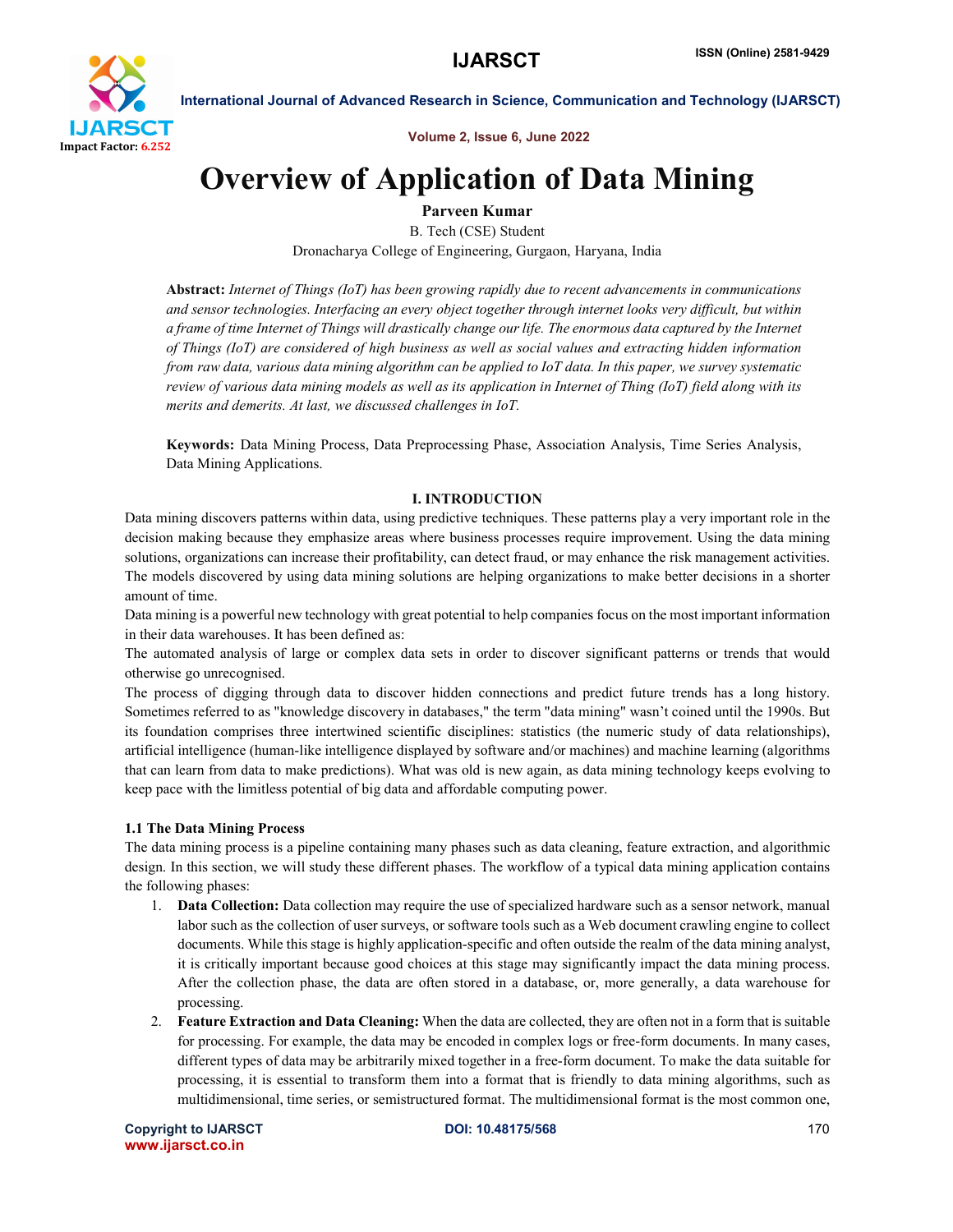

#### Volume 2, Issue 6, June 2022

in which different fields of the data correspond to the different measured properties that are referred to as features, attributes, or dimensions. It is crucial to extract relevant features for the mining process. The feature extraction phase is often performed in parallel with data cleaning, where missing and erroneous parts of the data are either estimated or corrected. In many cases, the data may be extracted from multiple sources and need to be integrated into a unified format for processing. The final result of this procedure is a nicely structured data set, which can be effectively used by a computer program. After the feature extraction phase, the data may again be stored in a database for processing.

## 1.2 The Data Preprocessing Phase

The data preprocessing phase is perhaps the most crucial one in the data mining process. Yet, it is rarely explored to the extent that it deserves because most of the focus is on the analytical aspects of data mining. This phase begins after the collection of the data, and it consists of the following steps:

- 1. Feature Extraction: An analyst may be confronted with vast volumes of raw documents, system logs, or commercial transactions with little guidance on how these raw data should be transformed into meaningful database features for processing. This phase is highly dependent on the analyst to be able to abstract out the features that are most relevant to a particular application. For example, in a credit-card fraud detection application, the amount of a charge, the repeat frequency, and the location are often good indicators of fraud. However, many other features may be poorer indicators of fraud. Therefore, extracting the right features is often a skill that requires an understanding of the specific application domain at hand.
- 2. Data cleaning: The extracted data may have erroneous or missing entries. Therefore, some records may need to be dropped, or missing entries may need to be estimated. Inconsistencies may need to be removed.
- 3. Feature selection and transformation: When the data are very high dimensional, many data mining algorithms do not work effectively. Furthermore, many of the high dimensional features are noisy and may add errors to the data mining process. Therefore, a variety of methods are used to either remove irrelevant features or transform the current set of features to a new data space that is more amenable for analysis. Another related aspect is data transformation, where a data set with a particular set of attributes may be transformed into a data set with another set of attributes of the same or a different type. For example, an attribute, such as age, may be partitioned into ranges to create discrete values for analytical convenience.

#### II. ASSOCIATION ANALYSIS

Association rule mining focuses on the market basket analysis or transaction data analysis, and it targets discovery of rules showing attribute value associations that occur frequently and also help in the generation of more general and qualitative knowledge which in turn helps in decision makin.

- 1. For the first catalog of association analysis algorithms, the data will be processed sequentially. The a priori based algorithms have been used to discover intratransaction associations and then discover associations; there are lots of extension algorithms. According to the data record format, it clusters into 2 types: Horizontal Database Format Algorithms and Vertical Database Format Algorithms; the typical algorithms include MSPS and LAPIN-SPAM. Pattern growth algorithm is more complex but can be faster to calculate given large volumes of data. The typical algorithm is FP-Growth algorithm.
- 2. In some area, the data would be a flow of events and therefore the problem would be to discover event patterns that occur frequently together. It divides into 2 parts: event-based algorithms and event-oriented algorithms; the typical algorithm is PROWL.

In order to take advantage of distributed parallel computer systems, some algorithms are developed, for example, Par-CSP.

# III. TIME SERIES ANALYSIS

A time series is a collection of temporal data objects; the characteristics of time series data include large data size, high dimensionality, and updating continuously. Commonly, time series task relies on 3 parts of components, including representation, similarity measures, and indexing.

Copyright to IJARSCT **DOI: 10.48175/568** 171 www.ijarsct.co.in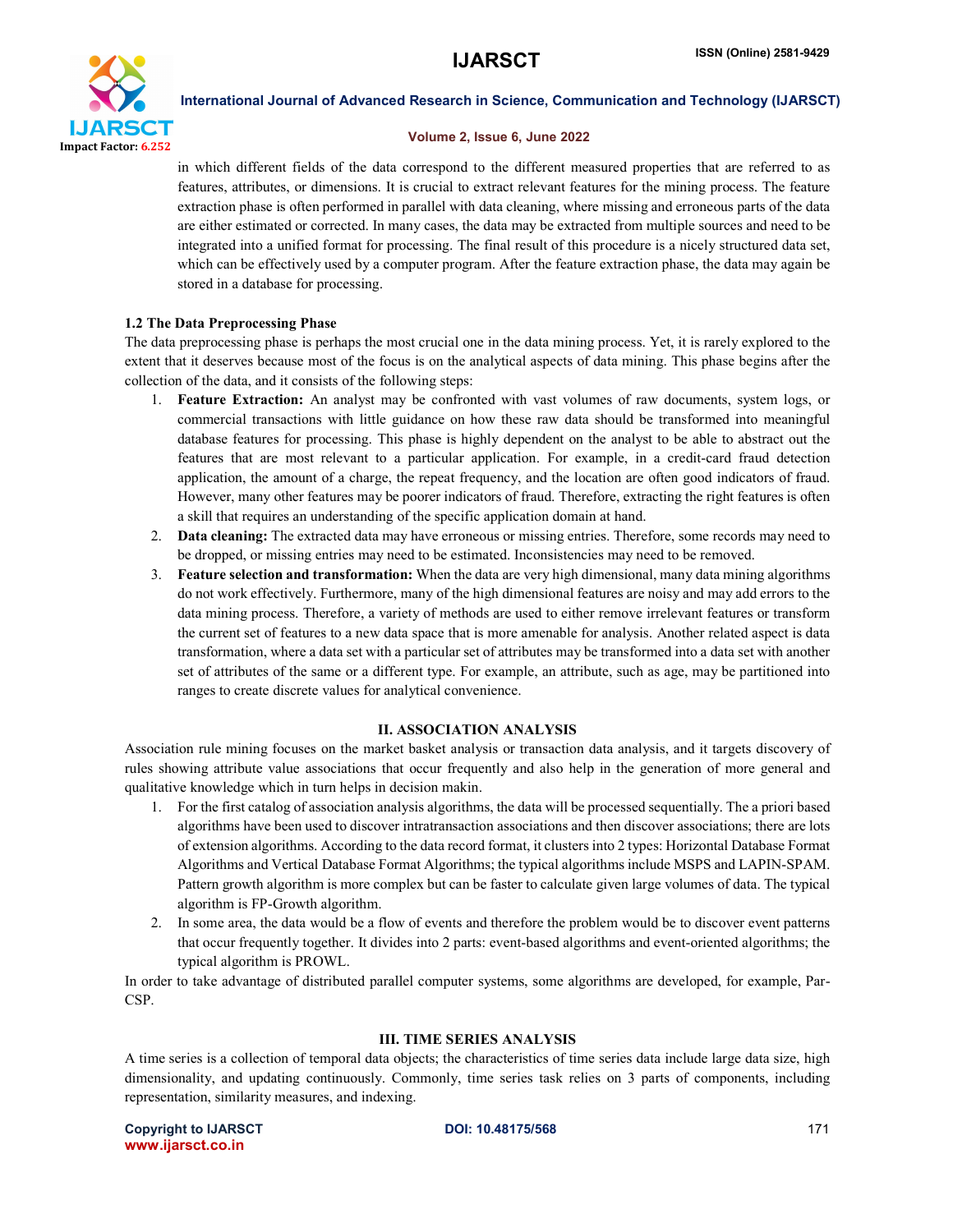

#### Volume 2, Issue 6, June 2022

- 1. One of the major reasons for time series representation is to reduce the dimension, and it divides into three categories: model based representation, nondata-adaptive representation, and data adaptive representation. The model based representations want to find parameters of underlying model for a representation.. In data adaptive representations, the parameters of a transformation will change according to the data available and related works including representations version of DFT /PAA and indexable PLA .
- 2. The similarity measure of time series analysis is typically carried out in an approximate manner; the research directions include subsequence matching and full sequence matching.
- 3. The indexing of time series analysis is closely associated with representation and similarity measure part; the research topic includes SAMs (Spatial Access Methods) and TS-Tree.

#### IV. DATA MINING APPLICATIONS

#### 4.1 Data Mining in e-Commerce

Data mining enables the businesses to understand the patterns hidden inside past purchase transactions, thus helping in planning and launching new marketing campaigns in prompt and cost effective way. e-commerce is one of the most prospective domains for data mining because data records, including customer data, product data, users' action log data, are plentiful; IT team has enriched data mining skill and return on investment can be measured. Researchers leverage association analysis and clustering to provide the insight of what product combinations were purchased; it encourages customers to purchase related products that they may have been missed or overlooked. Users' behaviors are monitored and analyzed to find similarities and patterns in Web surfing behavior so that the Web can be more successful in meeting user needs. A complementary method of identifying potentially interesting content uses data on the preference of a set of users, called collaborative filtering or recommender systems, and it leverages user's correlation and other similarity metrics to identify and cluster similar user profiles for the purpose of recommending informational items to users. And the recommender system also extends to social network, education area, academic library, and tourism.

## 4.2 Data Mining in Industry

Data mining can highly benefit industries such as retail, banking, and telecommunications; classification and clustering can be applied to this area. One of the key success factors of insurance organizations and banks is the assessment of borrowers' credit worthiness in advance during the credit evaluation process. Credit scoring becomes more and more important and several data mining methods are applied for credit scoring problem. Retailers collect customer information, related transactions information, and product information to significantly improve accuracy of product demand forecasting, assortment optimization, product recommendation, and ranking across retailers and manufacturers. Researchers leverage SVM, support vector regression, or Bass model to forecast the products' demand.

# 4.3 Data Mining in Health Care

In health care, data mining is becoming increasingly popular, if not increasingly essential. Heterogeneous medical data have been generated in various health care organizations, including payers, medicine providers, pharmaceuticals information, prescription information, doctor's notes, or clinical records produced day by day. These quantitative data can be used to do clinical text mining, predictive modeling, survival analysis, patient similarity analysis, and clustering, to improve care treatment and reduce waste. In health care area, association analysis, clustering, and outlier analysis can be applied.

Treatment record data can be mined to explore ways to cut costs and deliver better medicine. Data mining also can be used to identify and understand high-cost patients and applied to mass of data generated by millions of prescriptions, operations, and treatment courses to identify unusual patterns and uncover fraud.

# **REFERENCES**

- [1]. Shen Bin, Liu Yuan, and Wang Xiaoyi. Research on data mining models for the internet of things. In Image Analysis and Signal Processing (IASP), 2010 International Conference on, pages 127– 132. IEEE, 2010.
- [2]. Olaiya Folorunsho and Adesesan Adeyemo. Application of data mining techniques in weather prediction and climate change studies. 4, 02 2012.

Copyright to IJARSCT **DOI: 10.48175/568** 172 www.ijarsct.co.in